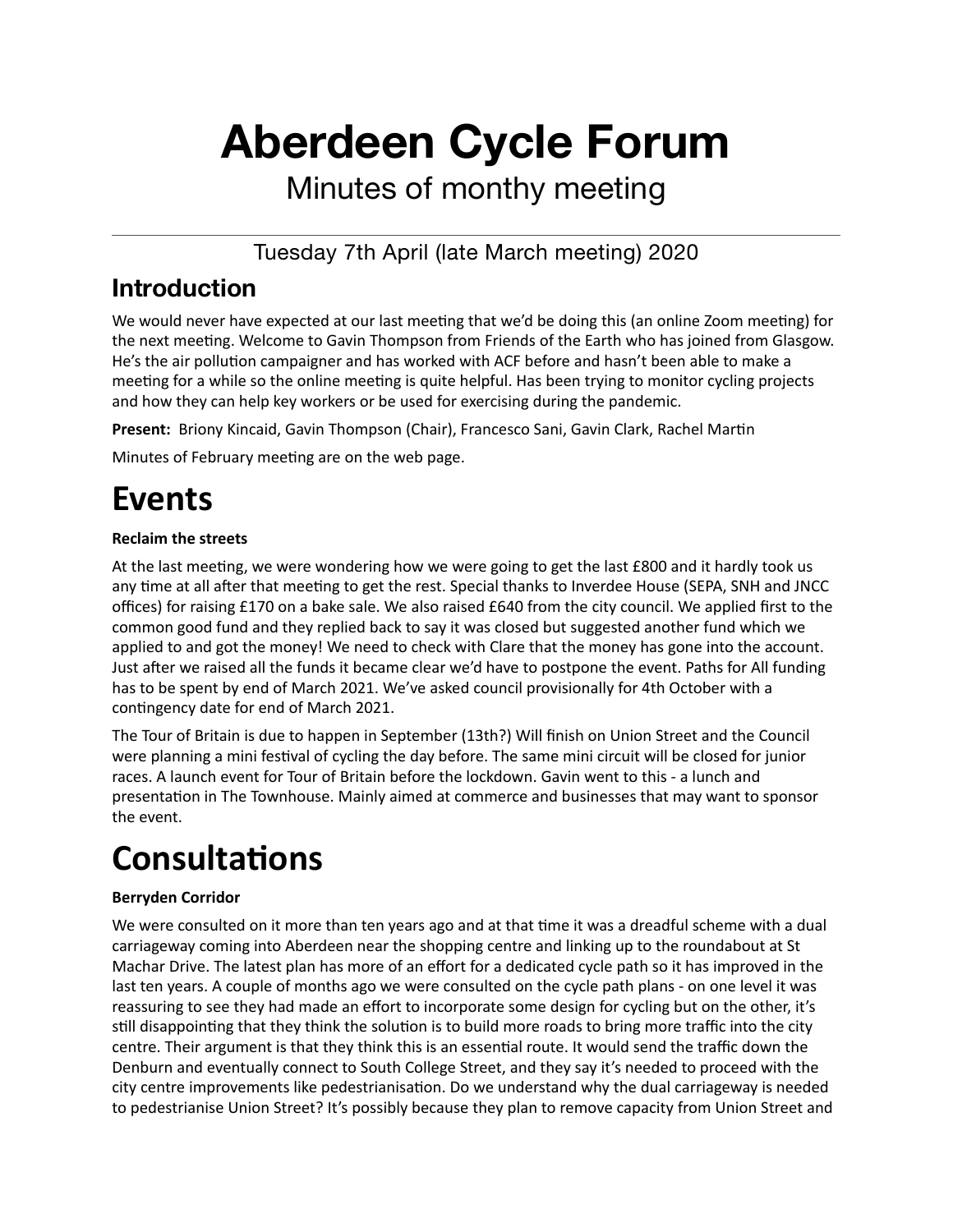they feel they need to replace the capacity somewhere else. Rachel says we should be taking capacity away from motor vehicles permanently and not replacing it elsewhere.

Francesco asks if anyone is measuring air quality in the city centre right now because it's clear the air is much cleaner right now. Gavin T says you can get the data from Scottish Air Quality -

#### http://www.scottishairquality.scot/latest/site-info.php? site\_id=AD1&view=graphing&fbclid=IwAR0YYECoUCFGUf5TWUqegq3h320XsR6YWESpWfHdaREpMCgvi [UpX\\_V4qN78](http://www.scottishairquality.scot/latest/site-info.php?site_id=AD1&view=graphing&fbclid=IwAR0YYECoUCFGUf5TWUqegq3h320XsR6YWESpWfHdaREpMCgyjUpX_V4qN78)

The main ones we're interested in are nitrogen dioxide(NO) and PM. There's been a fair bit of media coverage on the huge drops especially NO due to reductions of traffic. But we still have loads of old buses because they're still operating and we're also seeing lots of HGV delivery trips to supermarkets, but most places are seeing some reductions.

Francesco is wondering whether pollution will go back to normal levels after the pandemic or will something good come from this - people might sell their cars. Can we deliver services with less traffic for people in the city centre.

Gavin C says someone got in touch wanting to do a cycle count because they felt more people were cycling at the moment. We do usually do a cycle count in May but it may not be worth doing it this year because it won't be a fair comparison and people won't be allowed to leave their homes. However, the Council collect this data all the time with sensors on some cycle paths.

Gavin T has noticed lots of parents with kids out cycling and in particular teaching younger kids how to cycle. Wondering whether this will have a long-term impact with parents cycling more with their kids once all this is over.

Gavin C had a bike ride out on Deeside Way and noticed lots of families. Briony is back in Oban and says there are heaps of families walking and cycling all the time.

Gavin C - back to Berryden, are we all of the opinion the cycle forum objects to the plan? We all agree to submit an official objection. Gavin to write something before Thursday.

#### **Bridge of Dee West**

Gavin rushed off an official response on the last day. We don't have any indication of a timeline when any of it might happen.

#### **Civitas Portas**

Civitas Portas is a 4-year project which is just coming to an end. It's EU funding and about supporting sustainable transport in 4 or 5 port cities in the EU. We got invited by Caroline Hood (researcher at RGU) - she had been commissioned to do an evaluation of the project - she presented us (a group of 6 invitees) with some facts and then asked questions about whether we'd seen any improvements come out of it. Most of the answers were not very positive - it had been extremely underwhelming. The city council had funding but it's not clear how much, or how it has been spent, or even whether it was all spent. Our feedback would be incorporated an evaluation of the project, along with feedback from several other sources.

Jon Barron (NESTRANS Cycling Development Officer) also got in touch with us about funding to install some maintenance bike stations with tools and pumps. He consulted us about locations but it was very last minute (for which he was apologetic) - he needed to know by the next day. One has apparently already gone in on George Street. The plan was to get ten in the ground before the end of March but this may have been put on hold because of the pandemic.

We also got contacted by a consultant who had been commissioned to produce a journey planner app for the city. They've consulted a few cyclists to find out what's good or bad about cycling in Aberdeen